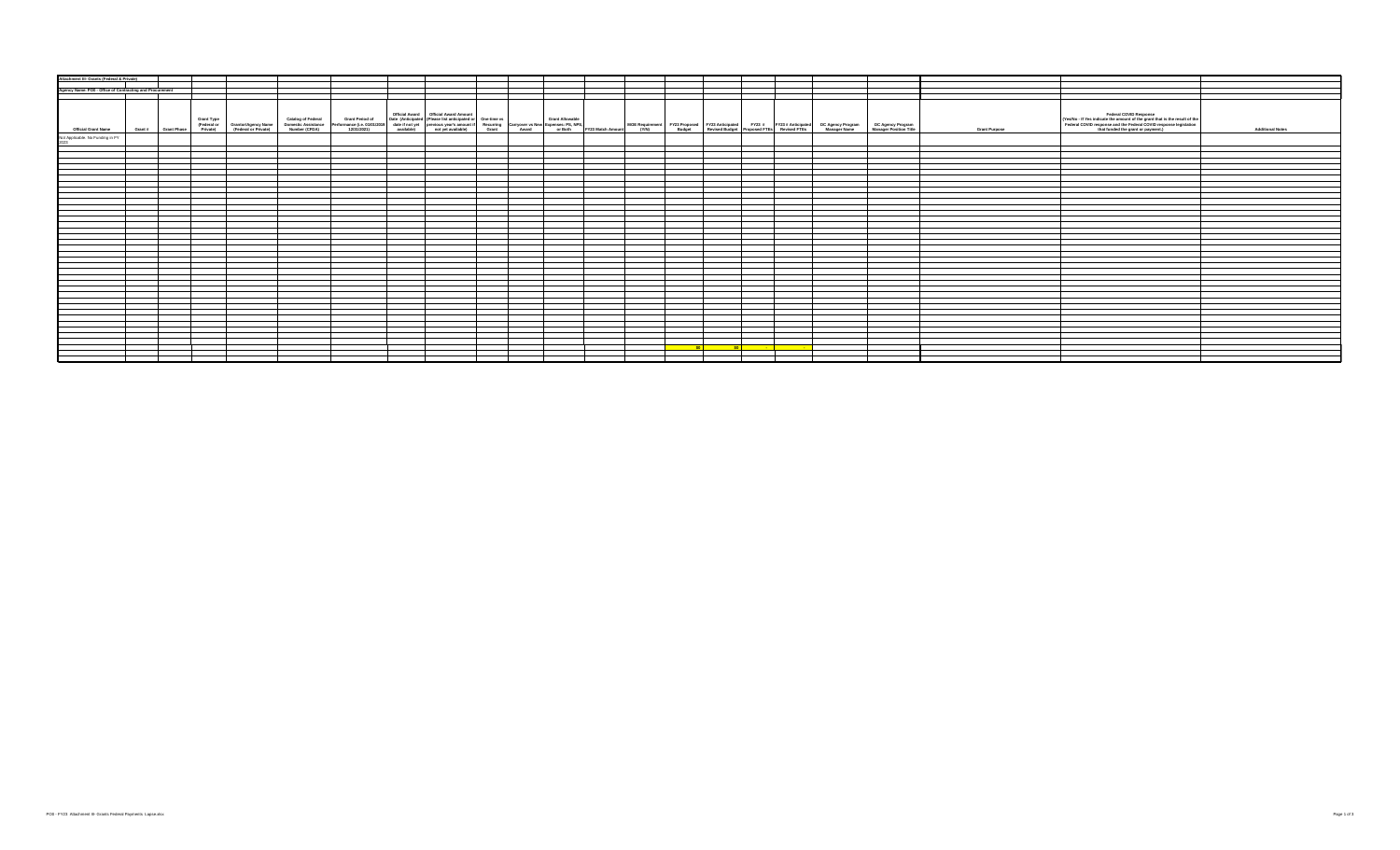| <b>Attachment III-Federal Payments</b> |                                                          |                |                 |                 |                  |              |                                                                                                                                                                                                                            |
|----------------------------------------|----------------------------------------------------------|----------------|-----------------|-----------------|------------------|--------------|----------------------------------------------------------------------------------------------------------------------------------------------------------------------------------------------------------------------------|
|                                        |                                                          |                |                 |                 |                  |              |                                                                                                                                                                                                                            |
|                                        | Agency Name: PO0 - Office of Contracting and Procurement |                |                 |                 |                  |              |                                                                                                                                                                                                                            |
|                                        |                                                          |                |                 |                 |                  |              |                                                                                                                                                                                                                            |
|                                        | Agency Fund # Agency Fund Title                          | <b>Purpose</b> | FY 2022 Payment | FY 2023 Payment | Change           | New/On-going | <b>Federal COVID Response</b><br>(Yes/No - If Yes indicate the amount of the grant that<br>is the result of the Federal COVID response and the<br>Federal COVID response legislation that funded the<br>grant or payment.) |
|                                        |                                                          |                |                 |                 | 0                |              |                                                                                                                                                                                                                            |
|                                        |                                                          |                |                 |                 | 0                |              |                                                                                                                                                                                                                            |
| Not Applicable                         |                                                          |                |                 |                 | $\mathbf 0$      |              |                                                                                                                                                                                                                            |
|                                        |                                                          |                |                 |                 | $\mathbf 0$      |              |                                                                                                                                                                                                                            |
|                                        |                                                          |                |                 |                 | $\mathbf 0$      |              |                                                                                                                                                                                                                            |
|                                        |                                                          |                |                 |                 | $\mathbf 0$      |              |                                                                                                                                                                                                                            |
|                                        |                                                          |                |                 |                 | $\mathbf 0$      |              |                                                                                                                                                                                                                            |
|                                        |                                                          |                |                 |                 | $\mathbf 0$      |              |                                                                                                                                                                                                                            |
|                                        |                                                          |                |                 |                 | 0<br>$\mathbf 0$ |              |                                                                                                                                                                                                                            |
|                                        |                                                          |                |                 |                 | 0                |              |                                                                                                                                                                                                                            |
|                                        |                                                          |                |                 |                 | 0                |              |                                                                                                                                                                                                                            |
|                                        |                                                          |                |                 |                 | $\mathbf 0$      |              |                                                                                                                                                                                                                            |
|                                        |                                                          |                |                 |                 | 0                |              |                                                                                                                                                                                                                            |
|                                        |                                                          |                |                 |                 | $\mathbf 0$      |              |                                                                                                                                                                                                                            |
|                                        |                                                          |                | \$0             | \$0             | \$0              |              |                                                                                                                                                                                                                            |
|                                        |                                                          |                |                 |                 |                  |              |                                                                                                                                                                                                                            |
|                                        |                                                          |                |                 |                 |                  |              |                                                                                                                                                                                                                            |